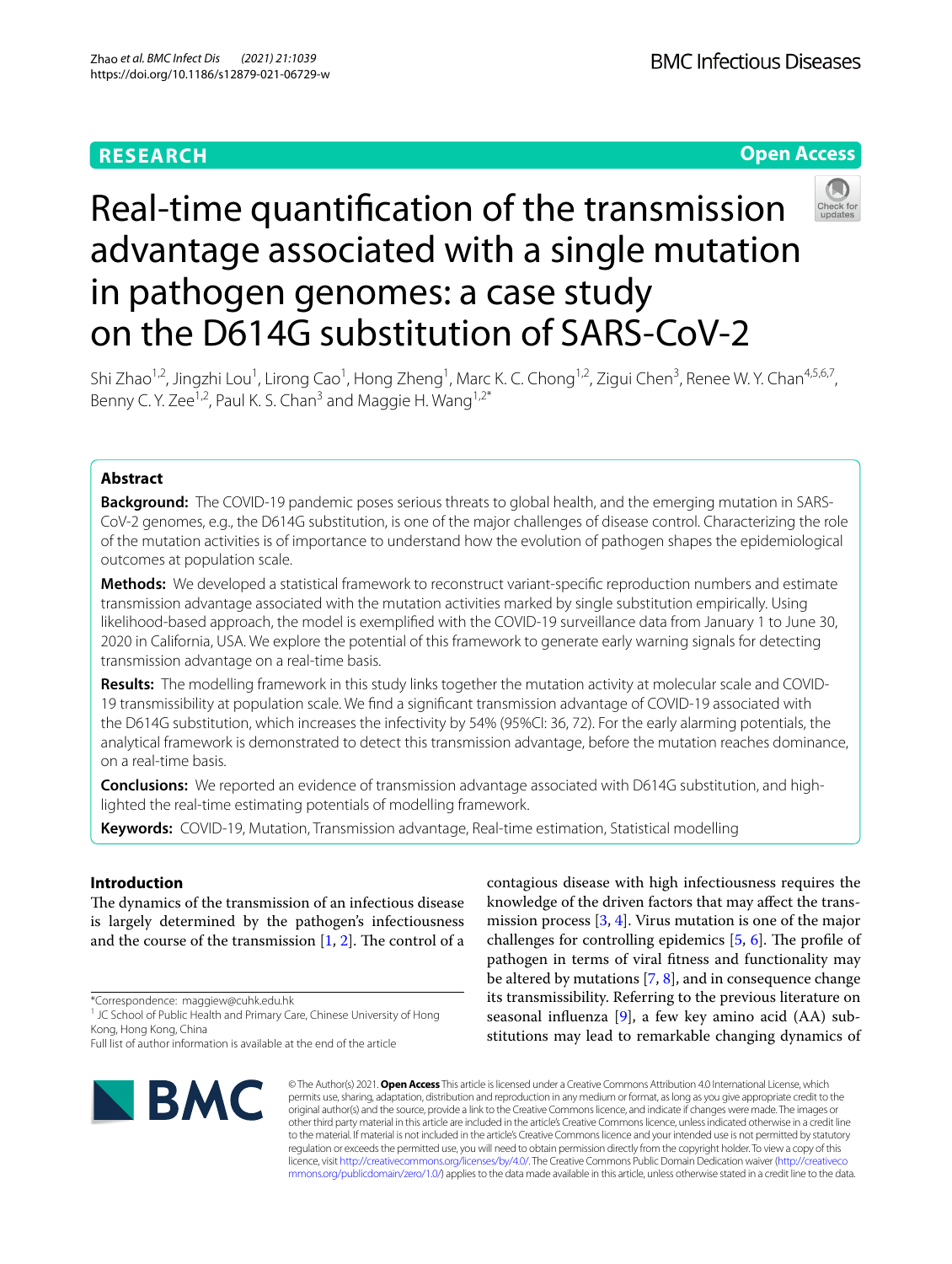antigenic property and epidemiological outcomes at population scale [[10,](#page-6-7) [11](#page-6-8)]. Similar fndings were also reported for other viral pathogens [[12,](#page-6-9) [13\]](#page-6-10).

The coronavirus disease 2019 (COVID-19), whose etiological agent is the severe acute respiratory syndrome coronavirus 2 (SARS-CoV-2) [[14\]](#page-6-11), swept the world in a short period of time [[15](#page-6-12)], and the ongoing COVID-19 pandemic poses serious threat to public health [[16\]](#page-6-13). As of December 31, 2020, over 81 million COVID-19 cases are confrmed in the world with over 1.8 million associated deaths. In February 2020, genetic variants carrying the D614G substitution on the SARS-CoV-2 spike (S) protein began to spread frst in Europe [\[17\]](#page-6-14) and otherwhere globally, reaching fixation in many places rapidly. The D614G is potentially afecting viral transmission [\[5,](#page-6-2) [18\]](#page-6-15). Recent modelling analysis reported statistical evidence that SARS-CoV-2 strains with D614G substitution are likely to have an increased infectivity retrospectively [\[19](#page-6-16)]. In 2021, although 614D still can be detected in some places, e.g., Australia with around 25% frequency, the variants carrying 614G is predominant globally.

Some of these variant genomes upon the diferent selection pressure increase their frequency in the population. Recently, the SARS-CoV-2 Delta variants composed of several novel mutations on Spike protein increased their frequency  $[20]$  $[20]$  $[20]$ . This becomes one of the major challenges of COVID-19 control because these variants have more competitive pathological features such higher transmission or resistance to vaccines [[21,](#page-6-18) [22](#page-6-19)]. Exploring the relationship between the mutation activities and the disease transmissibility is of importance to understand how the evolutionary patterns at molecular scale may shape the epidemiological outcomes at population scale. Quantifying the advantage of mutations that afects the transmission may inform the disease control strategic decision-making process [\[23](#page-6-20)].

Given the intensity and the risk scale of the ongoing COVID-19 pandemic, real-time surveillance and inference of the role of key mutations may be crucial for fghting against the pandemic. In this study, we adopted a statistical inference framework to estimate the transmission advantage associated with a single mutation in pathogen genomes empirically, and exemplify by using the COVID-19 data in California, USA. We demonstrate the potentials of this analytical framework to produce an early warning signal for detecting transmission advantage on a real-time basis.

#### **Methods**

# **Reproduction number and transmission advantage: parameterization and likelihood framework**

The time-varying reproduction number is commonly adopted to quantify the instantaneous transmissibility of infectious disease in an epidemic. Using the estimation framework in [\[24](#page-6-21)], the epidemic growth is modelled as a branching process, thus can be expressed as the ratio of  $C(t)$  over  $\int_0^\infty w(k)C(t-k)dk$ , which is commonly known as the renewable equation  $[25]$  $[25]$ . Here, the  $C(t)$  is the observed number of new COVID-19 cases on the *t*th day. The function  $w(·)$  is the distribution of the generation time  $(T)$  of the disease. The GT is defined as the time interval between the time of exposure, i.e., being infected, of a primary case and that of his associated secondary case in the consecutive transmission generation [[26\]](#page-6-23). The distribution *w*(⋅) is predefined in our model, which is commonly estimated from contract tracing surveillance data [[27](#page-6-24)[–30](#page-6-25)].

The transmission advantage of the mutated variant against the original type is defned as the ratio, denoted by *η*, of the strain-specifed reproduction numbers. We denote the reproduction number of cases infected by the original variant as  $R_p$  and thus the reproduction number of cases infected by the mutated variant is  $\eta \cdot R_t$ . If  $\eta > 1$ , the mutated variant may be more infectious than the original genetic variant, and vice versa.

The observed proportion of original genetic variant is denoted by  $q_t$ , and the observed proportion of mutated variant is denoted by  $p_t$ . Since we consider the binary AA substituting process, we have  $p_t + q_t = 1$  for all *t*s. By using the renewable equation backwardly, we model the expected number of cases on the *t*-th day in Eq. ([1\)](#page-1-0).

<span id="page-1-0"></span>
$$
\mathbf{E}[C_t] = R_t \cdot \left[ \int_0^\infty w(k) \cdot q(t-k) \cdot C(t-k) dk + \eta \int_0^\infty w(k) \cdot p(t-k) \cdot C(t-k) dk \right].
$$
 (1)

Here, the **E**[⋅] denotes the expectation function. Therefore, we construct the likelihood function  $L_t^{(c)}$  of the daily number of cases using a Poisson-distributed framework with observation at  $C_t$  and rate parameter at  $\mathbf{E}[C_t]$  as in Eq. [\(2](#page-1-1)).

<span id="page-1-1"></span>
$$
L_t^{(c)}(C_t | \mathbf{E}[C_t]) = \frac{\mathbf{E}[C_t]^{C_t} \cdot e^{-\mathbf{E}[C_t]}}{C_t!}.
$$
 (2)

Here, the superscript  $(2)$ <sup>t</sup> merely indicated the likelihood function is for the number of cases, which does not indicate the power. In addition, the overall reproduction number is  $(q_t + \eta \cdot p_t) \cdot R_t$ .

For the observed sequencing data, we denote the numbers of original and mutated strains by  $m_t$  and  $n_t$ , respectively, for the *t*-th day. The expected chance (or probability) that a randomly selected strain at the *t*-th day carrying a specifc mutation is given in Eq. [\(3](#page-2-0)).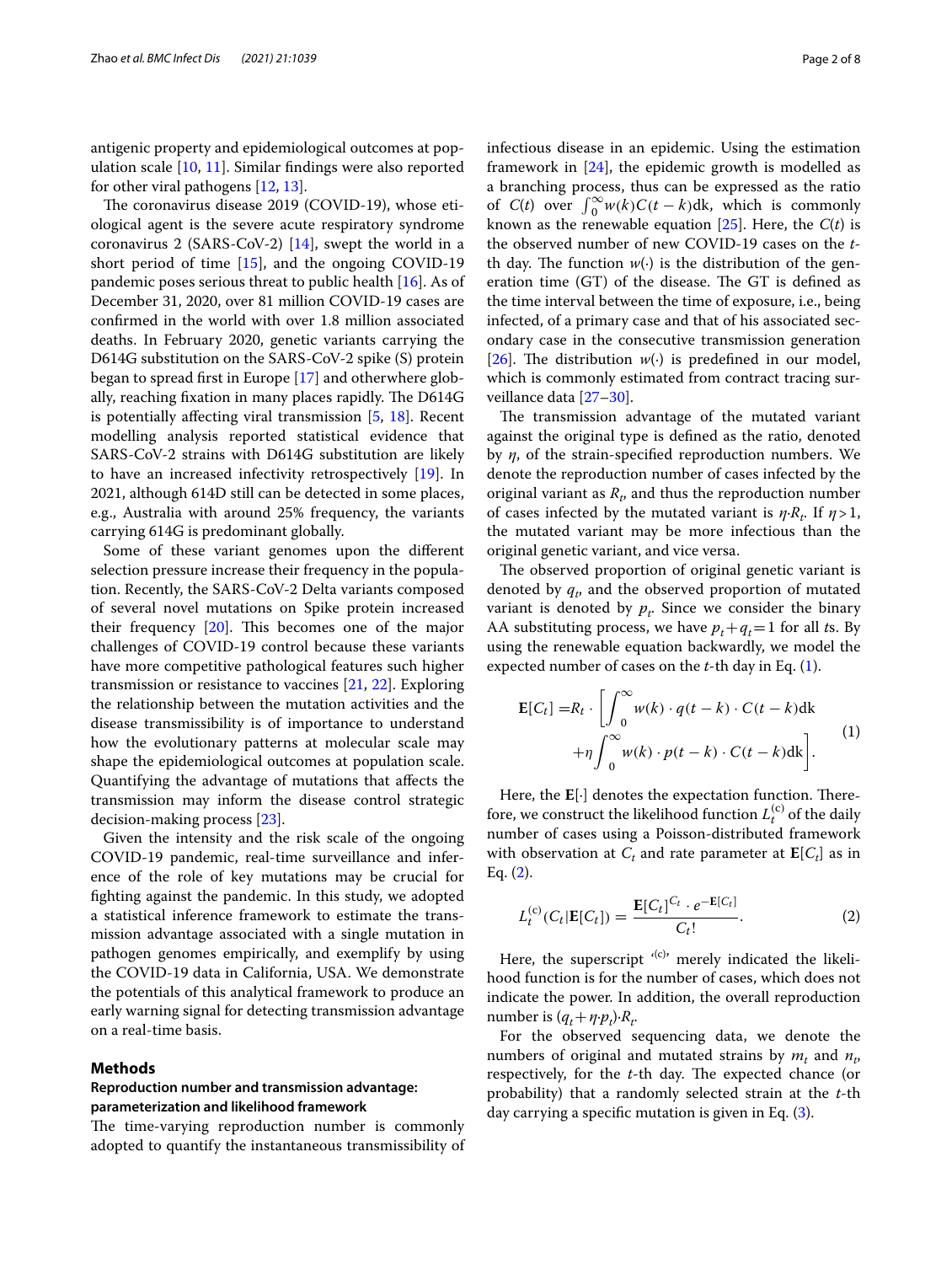$$
\mathbf{E}[p_t] = \frac{\eta R_t \int_0^\infty w(k) \cdot p(t-k) \cdot C(t-k) \, \mathrm{d}k}{\mathbf{E}[C_t]}.\tag{3}
$$

Then, we have  $\mathbf{E}[q_t] = 1 - \mathbf{E}[p_t]$ , which can be modelled with the same fashion. As such, by modelling the sampling of the genetic variants as a Bernoulli process, we construct the likelihood function  $(L_t^{(s)})$  of the observed genotype using a Bernoulli-distributed framework with probability at  $\mathbf{E}[p_t]$  as in Eq. ([4\)](#page-2-1).

$$
L_t^{(s)}(m_t, n_t | \mathbf{E}[p_t]) = (1 - \mathbf{E}[p_t])^{m_t} \cdot \mathbf{E}[p_t]^{n_t}.
$$
 (4)

Here, the superscript  $(sl)^{s}$  merely indicated the likelihood function is for genetic variants, which does not indicate the power.

With Eqs. [\(2](#page-1-1)) and ([4\)](#page-2-1), we reconstruct the  $R_t$  time series, denoted by  $\{R_t\}$ , and estimate  $\eta$  using the overall likelihood function defned in Eq. ([5\)](#page-1-1).

$$
L({R_t}, \eta | {C_t}, {m_t}, {n_t}) = \prod_t \left[ L_t^{(c)} \cdot L_t^{(s)} \right].
$$
 (5)

Similar formulations were adopted in previous studies [[19,](#page-6-16) [31](#page-6-26), [32](#page-6-27)].

# **COVID‑19 surveillance data and SARS‑CoV‑2 sequencing data**

To demonstrate the application of the framework, we adopted the data of COVID-19 in California, USA, and estimated the transmission advantage *η* of the D614G substitution. The surveillance data of daily number of COVID-19 cases are collected from the **R** package "*nCov2019*" [[33\]](#page-6-28), which is extracted from the COVID-19 surveillance platform launched by the New York Times. Figure [1](#page-3-0)A shows the daily number of COVID-19 cases time series in California.

The SARS-CoV-2 strains are obtained via the Global initiative on sharing all infuenza data (GISAID) with collection dates ranging from January 1 to June 30, 2020 in California [\[34](#page-6-29)]. A total of 4268 full-length human SARS-CoV-2 strains are retrieved on December 31, 2020. All SARS-CoV-2 strains used for analysis are provided in the appendix (Additional fle [1](#page-5-2)). We consider the study period from January 1 to June 30, 2020 when other mutated lineages, e.g., B.1.1.7, P.1, or B.1.617.2, were not yet detected. Multiple sequence alignment is performed using Clustal Omega [\[35](#page-6-30)], and the SARS-CoV-2 strain '*China/Wuhan-Hu-1/2019|EPI\_ISL\_402125*' is considered as the reference sequence.

## **Likelihood‑based inference and real‑time estimation**

To setup the model, we considered the *w* as a Gamma distribution having mean ( $\pm$ SD) values of 5.3 ( $\pm$ 2.1) days by averaging the GT estimates for COVID-19 from <span id="page-2-0"></span>the existing literatures [\[27–](#page-6-24)[29,](#page-6-31) [36](#page-6-32), [37](#page-6-33)]. Slight variation in the settings of the GT will not afect our main fndings.

Using the likelihood framework defned in Eq. [\(5](#page-1-1)), we calculate the maximum likelihood estimation (MLE) of *η* to determine transmission advantage of D614G substitution. The 95% confidence intervals (95%CI) are calculated using the profle likelihood estimation framework with a Chi-square quantile as cutoff  $[38, 39]$  $[38, 39]$  $[38, 39]$ , which is also adopted in  $[40-43]$  $[40-43]$  $[40-43]$ .

<span id="page-2-1"></span>For the real-time estimation, we repeat the statistical inference process of *η* using a part of dataset, instead of the full dataset, divided by the observing date. For example, the real-time estimate of *η* on the *τ*-th day is calculated by using the dataset with reporting date from the frst day (i.e., January 1, 2020) to the *τ*-th day. We compare the consistency of the *η* estimates on a real-time basis in terms of their scales and 95%CIs. Moreover, we defne the early warning signal as that a real-time estimate of *η* larger than 1 and of statistical signifcance can be obtained before the mutated strains (i.e., those SARS-CoV-2 strains with amino acid G) reach the dominance level in the population. For dominance level, it is considered as the proportion of the mutated strains  $(p_t)$  over 0.5, i.e.,  $p_t > 0.5$ , which can be observed empirically. An early warning signal indicates the real-time estimating potentials of our analytical framework in detecting the transmission advantage due to mutation.

#### **Results**

In California, the epidemic curve grew since February, see Fig. [1](#page-3-0)A, peaked in July with daily number of COVID-19 case over 10,000, declined in August, and has maintained at a steady level since September (data not shown). We reconstruct the daily instantaneous reproduction numbers of the cases infected by SARS-CoV-2 strains with D614 or G614 type in Fig. [1](#page-3-0)B. We observe that the overall trends of reproduction numbers are relatively high in the early March, but gradually decreasing thereafter since the local 'stay-at-home' order was issued on March 19, 2020 in California [[44](#page-6-38)]. During the frst half of March, which is regarded as the early phase of the outbreak, the average reproduction number is 2.4, which is largely consistent with most of previous estimates [\[15](#page-6-12), [16](#page-6-13), [45](#page-6-39)[–47](#page-7-0)].

We report the estimated proportion of D614G substitution  $\mathbf{E}[p_t]$  fits the observed sequencing data well, see Fig. [1](#page-3-0)C. We infer the transmission advantage *η* at 1.54 (95%CI: 1.36, 1.72), which means the D614G substitution increases 54% of the transmissibility. Hence, in Fig. [1](#page-3-0)B, the reproduction number of the SARS-CoV-2 variant with 614G appears higher than that of the original genotype. Although reproduction number  $R_t$  of the 614D are below 1 for most of the time after April 2020, the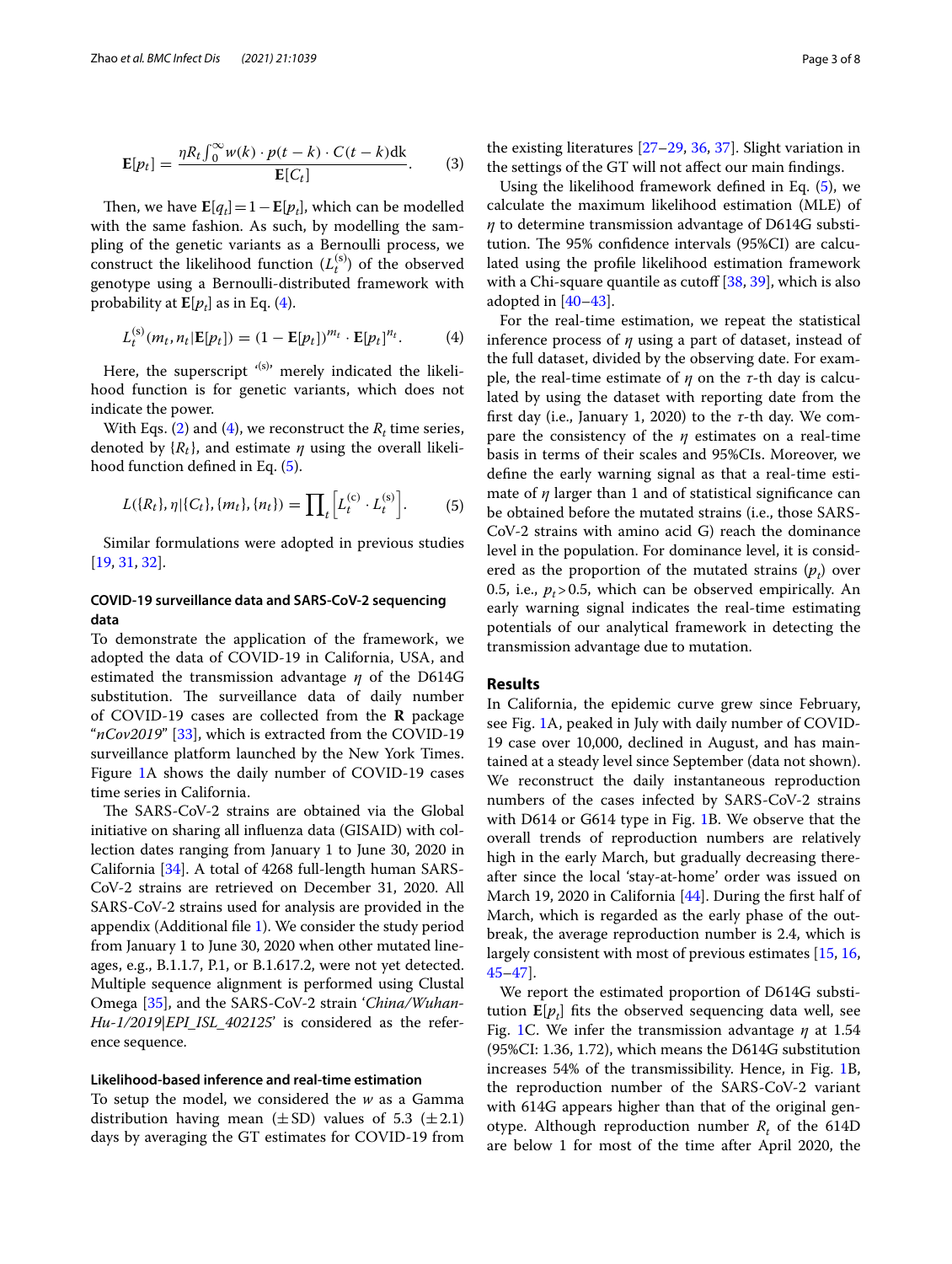

<span id="page-3-0"></span> $reproduction$  number  $\eta \cdot R_t$  of type G fluctuated around 1 during the same period, which led to a large-scale epidemic wave in California during summer in 2020 (see Fig. [1A](#page-3-0)).

For the real-time estimating potentials, we fnd that the real-time estimates of *η* appear unstable in February and early March, when the D614G substitution emerge, and gradually converge and stabilize since March 12, see Fig. [1](#page-3-0)D. Specially, on March 12 (highlighted in Fig. [1C](#page-3-0) and Fig. [1D](#page-3-0)), when the proportion of D614G substitution  $(p_t)$  reaches 35% (<0.5), the  $\eta$  estimate is 2.12 (95%CI: 1.24, 3.78), which is signifcantly larger than 1.

## **Discussion**

Although the variants carrying D614G substitution might be introduced to California from aboard during the frst few months of pandemic, the observed changes in SARS-CoV-2 mutations  $(p_t)$  were likely due to the spread of virus locally after the implementation of strict travel-ban measurements. The significant increase in transmissibility associated with the D614G substitution is biologically reasonable according to similar fndings reported in previous studies. Consistent evidences of the transmission advantage of D614G substitution were also reported in previous literature both statistically [\[19,](#page-6-16) [48](#page-7-1)]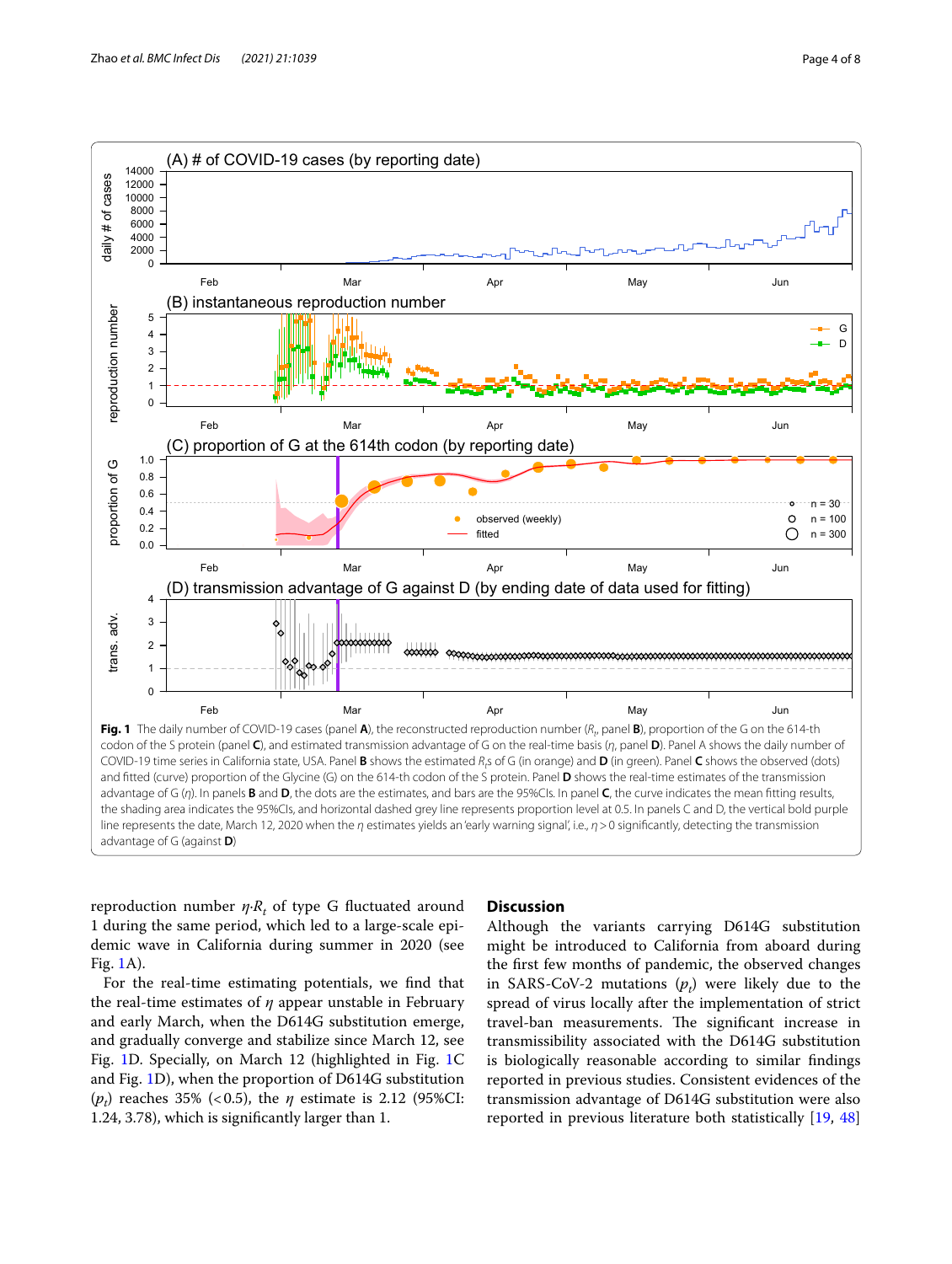and experimentally  $[49-53]$  $[49-53]$ . The D614G replacement leads to increased infectivity and stability of the virion and is shown to enhance viral replication in human lung epithelial cells  $[51, 52]$  $[51, 52]$  $[51, 52]$ . The interaction of the SARS-CoV-2 S protein with multiple epithelium components, e.g., glycocalyx, and proteases, govern the cellular entry  $[54]$  $[54]$ . Thus, the mutations on S protein with more effective interaction with these epithelium components enables SARS-CoV-2 variants to infect with relatively lower virus titer. Previous analysis implied that the D614G substitution may alter the conformation of spike protein trimer that shifted toward an ACE2 binding-competent state [\[50](#page-7-7)], and thus may functionally improve receptor binding capacity from a theoretical perspective [[17](#page-6-14), [18](#page-6-15), [53\]](#page-7-3). The D614G substitution increases host cell entry via ACE2 and transmembrane protease serine 2 (TMPRSS2) [[54\]](#page-7-6). Comparing to substitution, we learn from the infuenza virus that major antigenic changes can be caused by a single AA substitution related to the receptor binding domain (RBD) [\[55](#page-7-8)].

Although a signifcant transmission advantage of D614G is found, we notice that the proportion of 614G variant generally increased, while the reproduction number series decreased in March and then remained constant. The reasons may include that the increase in transmissibility associated with D614G was counteracted by the efects of local non-pharmaceutical interventions that reduced the overall transmission of COVID-19. For sensitivity checking, we repeat the estimating process of *η* with alternative mean GT using a shorter estimate of 4.0 days [[30\]](#page-6-25) and a longer estimate of 7.5 days [\[15](#page-6-12)]. We find that the  $\eta$  estimates are consistently and significantly larger than 1 in similar scales (data not shown), which validates our main results. The statistical inference framework is empirical, and thus can be extended to explore the transmission advantage attributed to single mutations for other infectious diseases.

Our analytical framework can yield an early warning signal in detecting the transmission advantage due to D614G substitution before the mutation reaching dominance on a real-time basis. Although some recent studies indicate that the D614G mutation is unlikely to undermine the neutralization from current SARS-CoV-2 vaccine candidates [\[53](#page-7-3), [56\]](#page-7-9), there are also other studies suggest the concerns should be raised oppositely [[57,](#page-7-10) [58](#page-7-11)]. Similar concerns of the changes in the protective efect from vaccine or prior infection are frequently raised regarding other recent SARS-CoV-2 varaints [[22,](#page-6-19) [59–](#page-7-12) [62\]](#page-7-13). Under selection, viral quasispecies including closely related viral genomes might be generated by the accumulation of mutations [[63](#page-7-14)]. As such, the early warning signal provides an opportunity for improving disease control strategies and healthcare planning against the mutated strains, which might have diferent diagnostic conditions or clinical outcomes [[19,](#page-6-16) [50](#page-7-7), [53\]](#page-7-3). Hence, we highlight the importance of our analytical framework, such that the public health risks related to viral mutations may be controllable with early preparedness.

For the limitations of this study, we have the following remarks. First, the reconstruction of  $R_t$  relies on the setting of the generation time (GT). We model the GT distribution, i.e., *w*(∙), of COVID-19 as a fxed Gamma distribution, which follows previous studies [\[27](#page-6-24)[–30](#page-6-25), [36](#page-6-32)]. In the real-world situation, the time interval between transmission generations might be varying [\[45](#page-6-39)], which may afect the reconstruction of reproduction number. However, the overall trends of  $R_t$  estimates are unlikely changed due to slight variation in GT  $[45]$  $[45]$ . Thus, we consider the impact of this limitation on the inference of transmission advantage may be negligible, and our model can be extended to a more complex context with the time-varying GT data available. Second, theoretically, the GT distribution might be altered by the mutated strains. However, by screening the literature of COVID-19, we fnd no evidence that GT is varied associated with the D614G substitution in SARS-CoV-2, and thus we presume  $w(·)$  to be a fixed distribution. Third, for the  $R_t$  estimation parts,  $C(t)$  in the 'methods' section should be the numbers of COVID-19 cases onset at time *t*. However, due to the surveillance data by onset date are unavailable, we adopted the current dataset by reporting data as a proxy for the COVID-19 incidence time series. If one considers a constant reporting lag, the  $R_t$  estimates will have exactly same trends but shifted for the reporting lag. Considering the similar reporting delay also occurred for the SARS-CoV-2 sequencing data, the efects of the two reporting lags may be counteracted. We remark that this approximation in analysis is unlikely to afect the main conclusions in this study. Furthermore, with detailed reporting lag information of each individual case, adjustment for reporting delay can surely be carried out based on our current analytical framework. Fourth, this study focuses on exploring the efects on changing the disease transmissibility associated with a single mutation, e.g., D614G, but the real-world biological mechanisms, which are usually more complex, remain uncovered. As an example, on one hand, the R384G substitution in infuenza A/H3N2 virus enhances ability of in-host immune-escape [[64](#page-7-15)], which indicates an increase in infectivity [\[9](#page-6-6)], but this substitution appears detrimental. On the other hand, the co-mutations of R384G in nucleoprotein (NP) could improve and compensate the viral ftness or functionality of [[7,](#page-6-4) [8](#page-6-5)], such that the mutated strains reached fxation rapidly in 1993–1994 fu season. Future studies are needed for exploring the mechanisms of how D614G in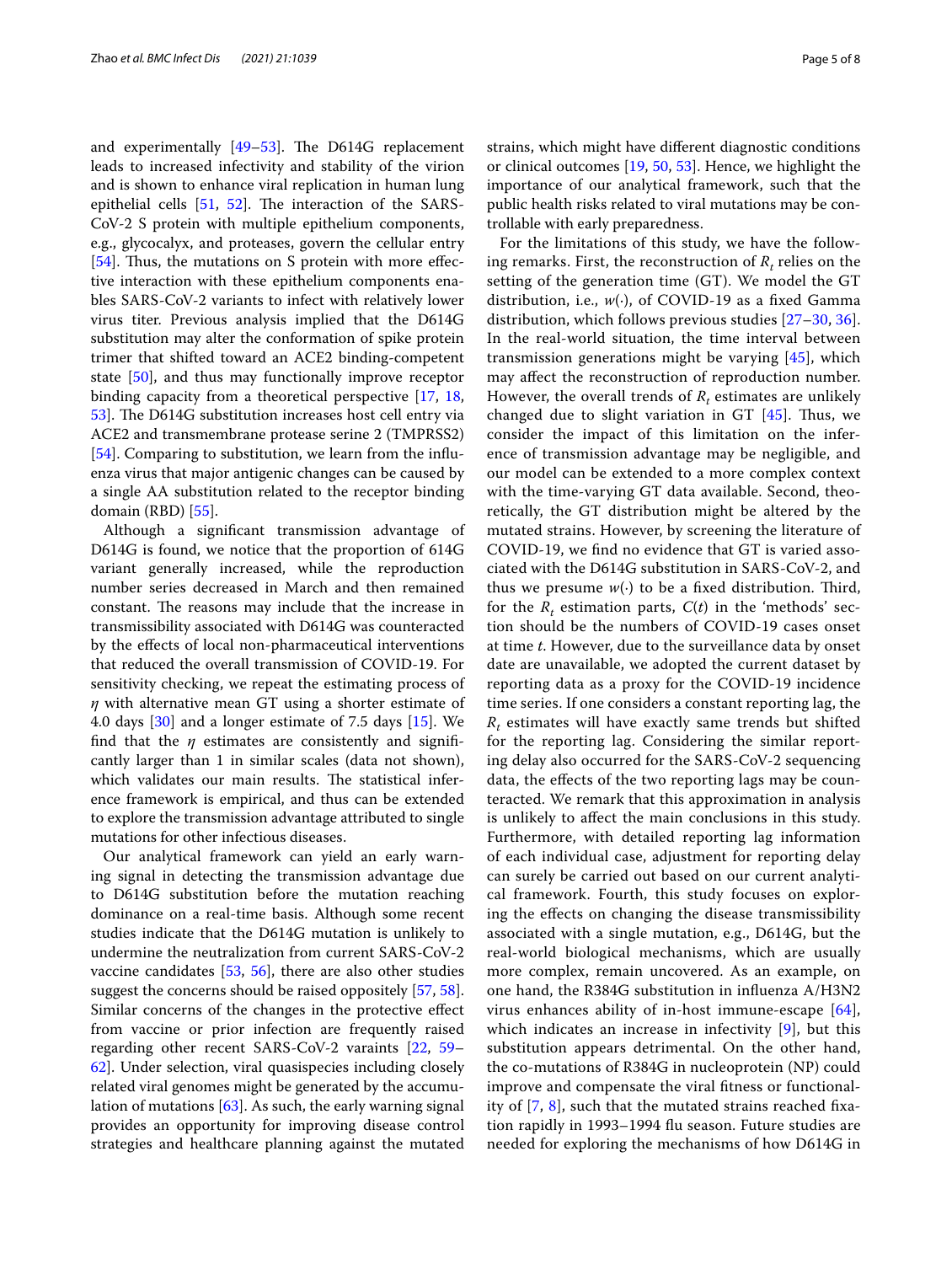SARS-CoV-2 afects the transmissibility of COVID-19. Fifth, the transmission advantage can be contributed by multiple factors such as increase in infectiousness or viral viability, change in the infection risk to diferent group of hosts [\[65](#page-7-16)], change in the escape from antibodies, shortening of generation interval, changes in clinical conditions, population size dynamics, and selective pressures [\[66](#page-7-17)]. Our analytical framework cannot disentangle the efects of each factor, which requires more complex methods, and detailed information [\[67](#page-7-18)]. Sixth, homogeneous mixing and equal contribution of all cases were assumed in our model. Thus, the reproduction numbers and transmission advantage estimates are interpreted as the average scales for the whole population in California. Seventh, there are multiple mutations in the SARS-CoV-2 variants carrying 614G, and we remark that the independent efects of each mutation cannot be disentangled in this study, where the interactions among these mutations are unassessed. Lastly, as a data-driven study, the estimated association should be interpreted with caution. With ecological setting, though our analysis provides statistical evidence about the likelihood of causality, the fndings in this study cannot guarantee the causality, which needs further biomedical experiments in more sophisticated contexts.

### **Conclusions**

The modelling framework in this study links together the mutation activity at molecular scale and COVID-19 transmissibility at population scale. We report statistical evidence of the transmission advantage associated with the D614G substitution in SARS-CoV-2. We highlight that an early warning signal in detecting this transmission advantage can be generated on a real-time basis. Future studies on exploring the mechanism between SARS-CoV-2 mutation and COVID-19 infectivity are needed.

#### **Abbreviations**

AA: Amino acid; COVID-19: Coronavirus disease 2019; D614G: The amino acid substitution changing from Aspartic Acid (D) to Glycine (G) on the 614-th codon (of the S protein of SARS-CoV-2); GT: Generation time; LR: Likelihoodratio; GISAID: Global initiative on sharing all infuenza data; MLE: Maximum likelihood estimation; RBD: Receptor binding domain; SARS-CoV-2: Severe acute respiratory syndrome coronavirus 2; SD: Standard deviation; 95%CI: 95% Confdence interval.

# **Supplementary Information**

The online version contains supplementary material available at [https://doi.](https://doi.org/10.1186/s12879-021-06729-w) [org/10.1186/s12879-021-06729-w.](https://doi.org/10.1186/s12879-021-06729-w)

<span id="page-5-2"></span>**Additional fle 1.** The acknowledgement table of SARS-CoV-2 strain sequences used in this study.

#### **Acknowledgements**

This study is conducted using the resources of Alibaba Cloud Intelligence High Performance Cluster computing facilities, which is made free for COVID-19 research.

#### **Disclaimer**

The funding agencies had no role in the design and conduct of the study; collection, management, analysis, and interpretation of the data; preparation, review, or approval of the manuscript; or decision to submit the manuscript for publication.

#### **Authors' contributions**

Conceptualization: SZ. Methodology: SZ, and MKCC. Software: SZ. Validation: SZ. Formal analysis: SZ. Investigation: SZ. Resources: SZ, and JZ. Data Curation: SZ, and JZ. Writing—Original Draft: SZ. Writing—Review and Editing: JZ, LC, HZ, MKCC, ZC, RWYC, BCYZ, PKSC, and MHW. Visualization: SZ. Supervision: MHW. Project Administration: JZ. Funding acquisition: MHW. All authors critically read the manuscript, and gave fnal approval for publication.

#### **Funding**

This work is supported by CUHK grant [PIEF/Ph2/COVID/06, 4054456], the Health and Medical Research Fund (HMRF) Commissioned Research on COVID-19 [INF-CUHK-1] of Hong Kong, China, and partially supported by the National Natural Science Foundation of China (NSFC) [31871340, 71974165].

#### **Availability of data and materials**

All data used in this work are publicly available. The processed data and codes are available via [https://github.com/plxzpnxZBD/real-time\\_TransAdv.](https://github.com/plxzpnxZBD/real-time_TransAdv)

#### **Declarations**

#### **Ethics approval and consent to participate**

The COVID-19 number of cases and sequencing data are collected via public domains, and thus neither ethical approval nor individual consent is applicable.

#### **Consent for publication**

Not applicable.

#### **Competing interests**

MHW is a shareholder of Beth Bioinformatics Co., Ltd. BCYZ is a shareholder of Beth Bioinformatics Co., Ltd and Health View Bioanalytics Ltd. Other authors declared no competing interests.

#### **Author details**

<sup>1</sup>JC School of Public Health and Primary Care, Chinese University of Hong Kong, Hong Kong, China. <sup>2</sup>CUHK Shenzhen Research Institute, Shenzhen, China. <sup>3</sup> Department of Microbiology, Chinese University of Hong Kong, Hong Kong, China. <sup>4</sup> Department of Paediatrics, Chinese University of Hong Kong, Hong Kong, China. <sup>5</sup> Hong Kong Hub of Pediatric Excellence, Chinese University of Hong Kong, Shatin, N.T., Hong Kong, China. <sup>6</sup>CUHK-UMCU Joint Research Laboratory of Respiratory Virus & Immunobiology, Chinese University of Hong Kong, Shatin, N.T., Hong Kong, China. <sup>7</sup>Li Ka Shing Institute of Health Sciences, Faculty of Medicine, Chinese University of Hong Kong, Shatin, N.T., Hong Kong, China.

Received: 7 May 2021 Accepted: 20 September 2021

#### **References**

- <span id="page-5-0"></span>1. Tuite AR, Fisman DN. Reporting, Epidemic Growth, and Reproduction Numbers for the 2019 Novel Coronavirus (2019-nCoV) Epidemic. Ann Intern Med. 2020;172(8):567–8.
- <span id="page-5-1"></span>2. Riou J, Althaus CL: Pattern of early human-to-human transmission of Wuhan 2019 novel coronavirus (2019-nCoV), December 2019 to January 2020. Euro surveillance : bulletin Europeen sur les maladies transmissibles = European communicable disease bulletin 2020, 25(4):2000058.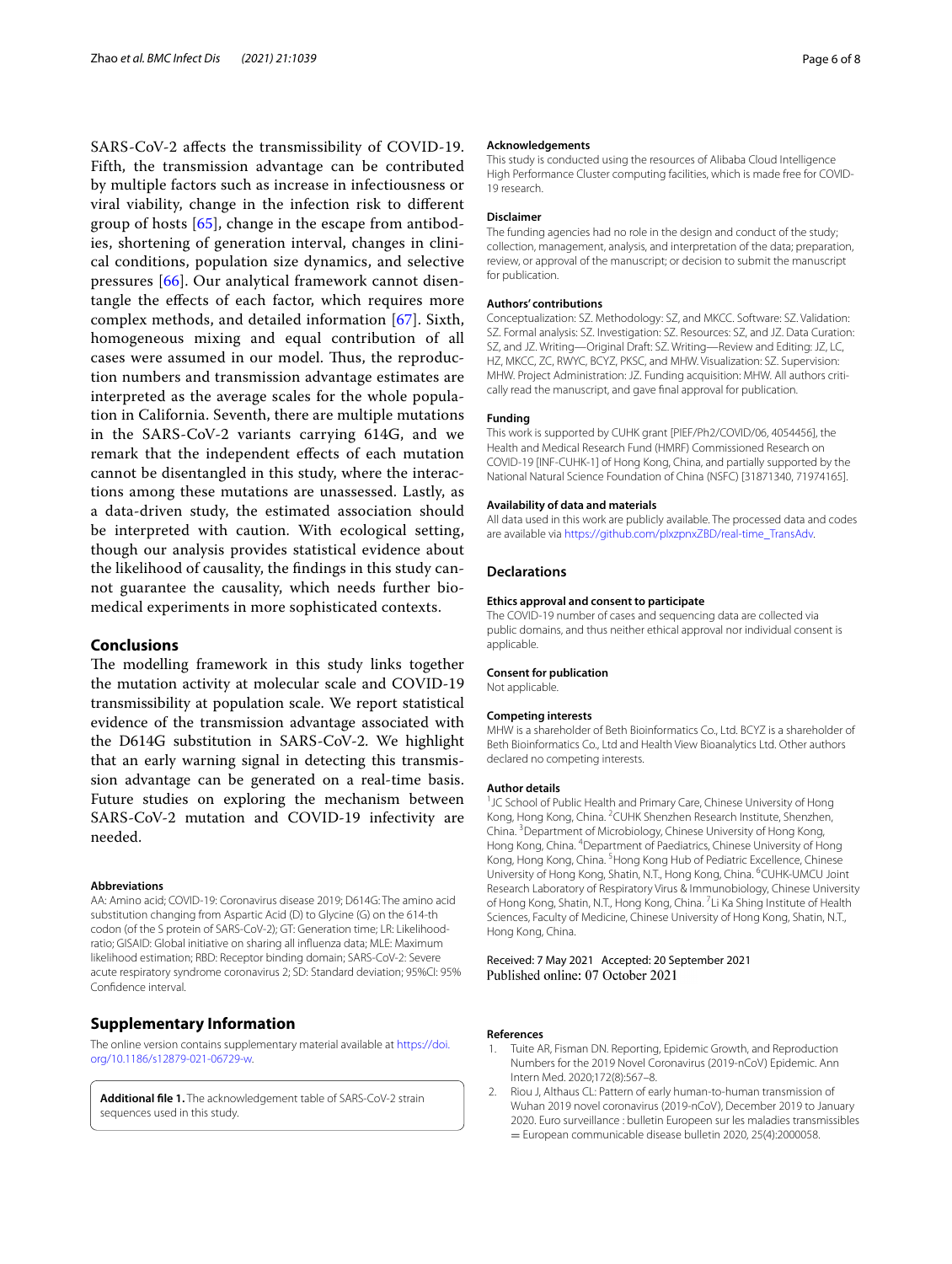- <span id="page-6-0"></span>3. Kutter JS, Spronken MI, Fraaij PL, Fouchier RA, Herfst S. Transmission routes of respiratory viruses among humans. Curr Opin Virol. 2018;28:142–51.
- <span id="page-6-1"></span>4. Fraser C, Riley S, Anderson RM, Ferguson NM. Factors that make an infectious disease outbreak controllable. Proc Natl Acad Sci U S A. 2004;101(16):6146–51.
- <span id="page-6-2"></span>5. Baum A, Fulton BO, Wloga E, Copin R, Pascal KE, Russo V, Giordano S, Lanza K, Negron N, Ni M, et al. Antibody cocktail to SARS-CoV-2 spike protein prevents rapid mutational escape seen with individual antibodies. Science. 2020;369(6506):1014–8.
- <span id="page-6-3"></span>6. Tsetsarkin KA, Vanlandingham DL, McGee CE, Higgs S: A single mutation in chikungunya virus affects vector specificity and epidemic potential. PLoS Pathog 2007, 3(12):e201.
- <span id="page-6-4"></span>7. Rimmelzwaan GF, Berkhoff EGM, Nieuwkoop NJ, Fouchier RAM, Osterhaus A. Functional compensation of a detrimental amino acid substitution in a cytotoxic-T-lymphocyte epitope of infuenza a viruses by comutations. J Virol. 2004;78(16):8946–9.
- <span id="page-6-5"></span>8. Rimmelzwaan GF, Berkhoff EGM, Nieuwkoop NJ, Smith DJ, Fouchier RAM, Osterhaus A. Full restoration of viral ftness by multiple compensatory co-mutations in the nucleoprotein of infuenza A virus cytotoxic T-lymphocyte escape mutants. J Gen Virol. 2005;86(6):1801–5.
- <span id="page-6-6"></span>9. Gog JR, Rimmelzwaan GF, Osterhaus ADME, Grenfell BT. Population dynamics of rapid fxation in cytotoxic T lymphocyte escape mutants of infuenza A. Proc Natl Acad Sci. 2003;100(19):11143–7.
- <span id="page-6-7"></span>10. Smith DJ, Lapedes AS, de Jong JC, Bestebroer TM, Rimmelzwaan GF, Osterhaus AD, Fouchier RA. Mapping the antigenic and genetic evolution of infuenza virus. Science. 2004;305(5682):371–6.
- <span id="page-6-8"></span>11. Zhao S, Lou J, Cao L, Chen Z, Chan RW, Chong MK, Zee BC, Chan PK, Wang MH. Quantifying the importance of the key sites on haemagglutinin in determining the selection advantage of infuenza virus: Using A/ H3N2 as an example. J Infect. 2020;81(3):452–82.
- <span id="page-6-9"></span>12. Botosso VF, Zanotto PM, Ueda M, Arruda E, Gilio AE, Vieira SE, Stewien KE, Peret TC, Jamal LF, Pardini MI et al: Positive selection results in frequent reversible amino acid replacements in the G protein gene of human respiratory syncytial virus. PLoS Pathog 2009, 5(1):e1000254.
- <span id="page-6-10"></span>13. Tolle MA. Mosquito-borne diseases. Curr Probl Pediatr Adolesc Health Care. 2009;39(4):97–140.
- <span id="page-6-11"></span>14. Hu B, Guo H, Zhou P, Shi ZL. Characteristics of SARS-CoV-2 and COVID-19. Nat Rev Microbiol. 2021;19(3):141–54.
- <span id="page-6-12"></span>15. Li Q, Guan X, Wu P, Wang X, Zhou L, Tong Y, Ren R, Leung KSM, Lau EHY, Wong JY, et al. Early Transmission Dynamics in Wuhan, China, of Novel Coronavirus-Infected Pneumonia. N Engl J Med. 2020;382(13):1199–207.
- <span id="page-6-13"></span>16. Wu JT, Leung K, Leung GM. Nowcasting and forecasting the potential domestic and international spread of the 2019-nCoV outbreak originating in Wuhan, China: a modelling study. Lancet. 2020;395(10225):689–97.
- <span id="page-6-14"></span>17. Wan Y, Shang J, Graham R, Baric RS, Li F: Receptor Recognition by the Novel Coronavirus from Wuhan: an Analysis Based on Decade-Long Structural Studies of SARS Coronavirus. J Virol 2020, 94(7).
- <span id="page-6-15"></span>18. Benvenuto D, Demir AB, Giovanetti M, Bianchi M, Angeletti S, Pascarella S, Cauda R, Ciccozzi M, Cassone A. Evidence for mutations in SARS-CoV-2 Italian isolates potentially afecting virus transmission. J Med Virol. 2020;92(10):2232–7.
- <span id="page-6-16"></span>19. Volz E, Hill V, McCrone JT, Price A, Jorgensen D, O'Toole A, Southgate J, Johnson R, Jackson B, Nascimento FF et al: Evaluating the Effects of SARS-CoV-2 Spike Mutation D614G on Transmissibility and Pathogenicity. Cell 2021, 184(1):64–75 e11.
- <span id="page-6-17"></span>20. Ito K, Piantham C, Nishiura H. Predicted domination of variant Delta of SARS-CoV-2 before Tokyo Olympic games, Japan. Eurosurveillance. 2021;26(27):2100570.
- <span id="page-6-18"></span>21. Yadav PD, Sapkal GN, Abraham P, Ella R, Deshpande G, Patil DY, Nyayanit DA, Gupta N, Sahay RR, Shete AM et al: Neutralization of Variant Under Investigation B.1.617.1 With Sera of BBV152 Vaccinees. Clin Infect Dis 2021.
- <span id="page-6-19"></span>22. Planas D, Veyer D, Baidaliuk A, Staropoli I, Guivel-Benhassine F, Rajah MM, Planchais C, Porrot F, Robillard N, Puech J et al: Reduced sensitivity of SARS-CoV-2 variant Delta to antibody neutralization. Nature 2021.
- <span id="page-6-20"></span>23. Ferguson NM, Cummings DA, Cauchemez S, Fraser C, Riley S, Meeyai A, Iamsirithaworn S, Burke DS. Strategies for containing an emerging infuenza pandemic in Southeast Asia. Nature. 2005;437(7056):209–14.
- <span id="page-6-21"></span>24. Cori A, Ferguson NM, Fraser C, Cauchemez S. A new framework and software to estimate time-varying reproduction numbers during epidemics. Am J Epidemiol. 2013;178(9):1505–12.
- <span id="page-6-22"></span>25. Zhao S, Musa SS, Hebert JT, Cao P, Ran J, Meng J, He D, Qin J: Modelling the efective reproduction number of vector-borne diseases: the yellow fever outbreak in Luanda, Angola 2015–2016 as an example. PeerJ 2020, 8:e8601.
- <span id="page-6-23"></span>26. Wallinga J, Lipsitch M. How generation intervals shape the relationship between growth rates and reproductive numbers. Proc Biol Sci. 2007;274(1609):599–604.
- <span id="page-6-24"></span>27. Ferretti L, Wymant C, Kendall M, Zhao L, Nurtay A, Abeler-Dorner L, Parker M, Bonsall D, Fraser C: Quantifying SARS-CoV-2 transmission suggests epidemic control with digital contact tracing. Science 2020, 368(6491):eabb6936.
- 28. Ganyani T, Kremer C, Chen D, Torneri A, Faes C, Wallinga J, Hens N: Estimating the generation interval for coronavirus disease (COVID-19) based on symptom onset data, March 2020. Euro surveillance : bulletin Europeen sur les maladies transmissibles = European communicable disease bulletin 2020, 25(17):2000257.
- <span id="page-6-31"></span>29. Tindale LC, Stockdale JE, Coombe M, Garlock ES, Lau WYV, Saraswat M, Zhang L, Chen D, Wallinga J, Colijn C: Evidence for transmission of COVID-19 prior to symptom onset. Elife 2020, 9:e57149.
- <span id="page-6-25"></span>30. Zhao S. Estimating the time interval between transmission generations when negative values occur in the serial interval data: using COVID-19 as an example. Math Biosci Eng. 2020;17(4):3512–9.
- <span id="page-6-26"></span>31. Leung K, Lipsitch M, Yuen KY, Wu JT. Monitoring the ftness of antiviralresistant infuenza strains during an epidemic: a mathematical modelling study. Lancet Infect Dis. 2017;17(3):339–47.
- <span id="page-6-27"></span>32. Zhao S, Lou J, Cao L, Zheng H, Chong MKC, Chen Z, Chan RWY, Zee BCY, Chan PKS, Wang MH: Quantifying the transmission advantage associated with N501Y substitution of SARS-CoV-2 in the UK: an early data-driven analysis. J Travel Med 2021, 28(2):taab011.
- <span id="page-6-28"></span>33. Wu T, Hu E, Ge X, Yu G. nCov2019: an R package for studying the COVID-19 coronavirus pandemic. PeerJ. 2021;9:e11421.
- <span id="page-6-29"></span>34. Shu Y, McCauley J. GISAID: Global initiative on sharing all infuenza data– from vision to reality. Eurosurveillance. 2017;22(13):30494.
- <span id="page-6-30"></span>35. Sievers F, Higgins DG: Clustal Omega, accurate alignment of very large numbers of sequences. In: Multiple sequence alignment methods. edn.: Springer; 2014: 105–116.
- <span id="page-6-32"></span>36. He X, Lau EHY, Wu P, Deng X, Wang J, Hao X, Lau YC, Wong JY, Guan Y, Tan X: Temporal dynamics in viral shedding and transmissibility of COVID-19. Nat Med 2020:1–4.
- <span id="page-6-33"></span>37. Zhao S, Tang B, Musa SS, Ma S, Zhang J, Zeng M, Yun Q, Guo W, Zheng Y, Yang Z et al: Estimating the generation interval and inferring the latent period of COVID-19 from the contact tracing data. Epidemics 2021, 36:100482.
- <span id="page-6-34"></span>38. Fan JQ, Huang T. Profle likelihood inferences on semiparametric varyingcoefficient partially linear models. Bernoulli. 2005;11(6):1031-57.
- <span id="page-6-35"></span>39. Bolker BM: Ecological models and data in R: Princeton University Press; 2008.
- <span id="page-6-36"></span>40. Breto C, He DH, Ionides EL, King AA. Time Series Analysis Via Mechanistic Models. Annals of Applied Statistics. 2009;3(1):319–48.
- 41. He D, Ionides EL, King AA. Plug-and-play inference for disease dynamics: measles in large and small populations as a case study. J R Soc Interface. 2010;7(43):271–83.
- 42. Lin Q, Chiu AP, Zhao S, He D. Modeling the spread of Middle East respiratory syndrome coronavirus in Saudi Arabia. Stat Methods Med Res. 2018;27(7):1968–78.
- <span id="page-6-37"></span>43. Zhao S, Lou J, Chong MKC, Cao L, Zheng H, Chen Z, Chan RWY, Zee BCY, Chan PKS, Wang MH: Inferring the Association between the Risk of COVID-19 Case Fatality and N501Y Substitution in SARS-CoV-2. Viruses 2021, 13(4).
- <span id="page-6-38"></span>44. California Health Officials Announce a Regional Stay at Home Order [[https://www.gov.ca.gov/wp-content/uploads/2020/03/3.19.20-attested-](https://www.gov.ca.gov/wp-content/uploads/2020/03/3.19.20-attested-EO-N-33-20-COVID-19-HEALTH-ORDER.pdf)[EO-N-33-20-COVID-19-HEALTH-ORDER.pdf\]](https://www.gov.ca.gov/wp-content/uploads/2020/03/3.19.20-attested-EO-N-33-20-COVID-19-HEALTH-ORDER.pdf)
- <span id="page-6-39"></span>45. Ali ST, Wang L, Lau EHY, Xu XK, Du Z, Wu Y, Leung GM, Cowling BJ. Serial interval of SARS-CoV-2 was shortened over time by nonpharmaceutical interventions. Science. 2020;369(6507):1106–9.
- 46. Chinazzi M, Davis JT, Ajelli M, Gioannini C, Litvinova M, Merler S, Pastore YPA, Mu K, Rossi L, Sun K, et al. The effect of travel restrictions on the